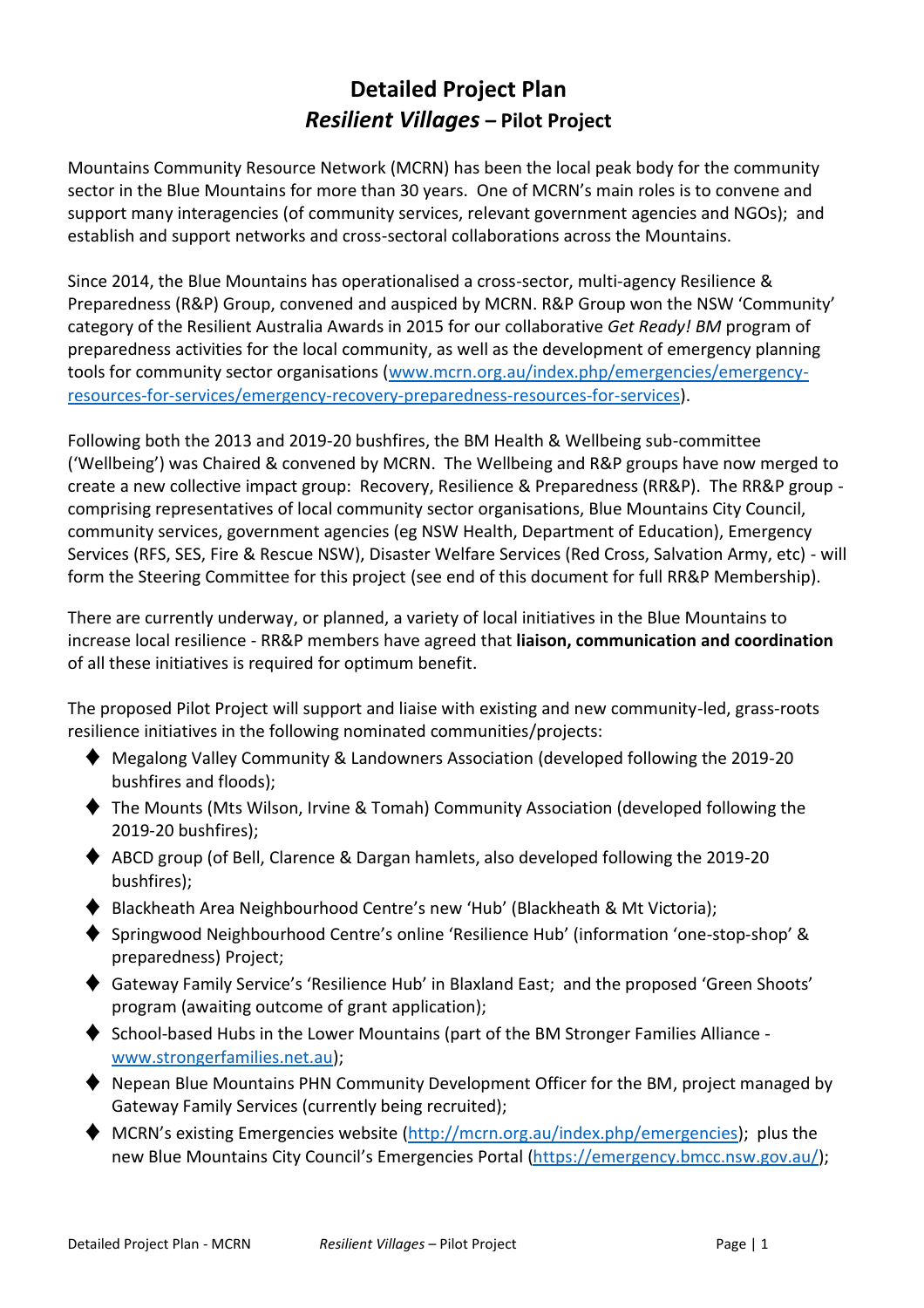♦ the proposed roll-out of *HUFF* (a successful model of partnership between local RFS Brigade and community sector organisation serving that community – eg local Neighbourhood Centre) to other interested communities in the Mountains.

## **Project Outline/Timeframes:**

- 1. Once notified of a successful grant application:
	- Commence recruitment process: 1 x PT Project Lead; 2 x FT Community Development workers (1 x Resilience Coordinator, 1 x *Get Ready! BM* Coordinator); and 1 x PT Communications Officer
	- Acquire infrastructure support (eg laptops, mobile phones, vehicle; website domain & relevant software; etc).

*Estimated start date: May 2022 (depending on date Deed signed) Estimated end date: end-June 2022*

- 2. Briefing of on-boarded personnel:
	- Brief new staff on roles, Project Partners, & participating communities;
	- Build relationships with local Partners;
	- Site visits with local Partner organisations. *Estimated start date: July 2022*
- 3. Training for three outreach Community Development workers in:
	- *Accidental Counsellor*
	- *Mental Health First Aid*
	- *RecoveryCapitals* (ReCap) tools and activities
	- Red Cross *Recovery Basics* and *Communicating in Recovery* if staff have no previous experience of working in emergencies.

*Estimated mid-September 2022* 

- 4. Three Community Development workers for this project and the newly-recruited CDW for the BM (funded by NBM PHN) undertake site visits and meet with local leaders – introduced by Project Partner organisations, which have been working closely with these communities since the 2019-20 bushfires. Discussion and needs assessment of support required by local communities to initiate community meetings to discuss proposed Resilience Action Plan & process. *Estimated end-October 2022*
- 5. Recovery, Resilience & Preparedness (RR&P) Group to meet as Steering Committee for project, and:
	- In partnership with Project Lead and proposed action research evaluation team (Amanda Howard & Margot Rawsthorne from Sydney University, and Val Ingham from Charles Sturt University) develop Evaluation Strategy for Project; and
	- Work with Communications Officer and Project Lead to develop Communications Strategy. *Estimated start date: July 2022*
- 5. Each participating village will then be supported with training and capacity-building, eg:
	- in asset and network mapping, and in Recovery Capitals (ReCap) tools and methodology [\(https://recoverycapitals.org.au\)](https://recoverycapitals.org.au/);

*Estimated September 2022* 

• linking community groups to grant programs, and supporting capacity-building with grant-writing skills, so they have ownership of the projects and sustainability is ensured once the workers contract ends.

*Ongoing over course of project*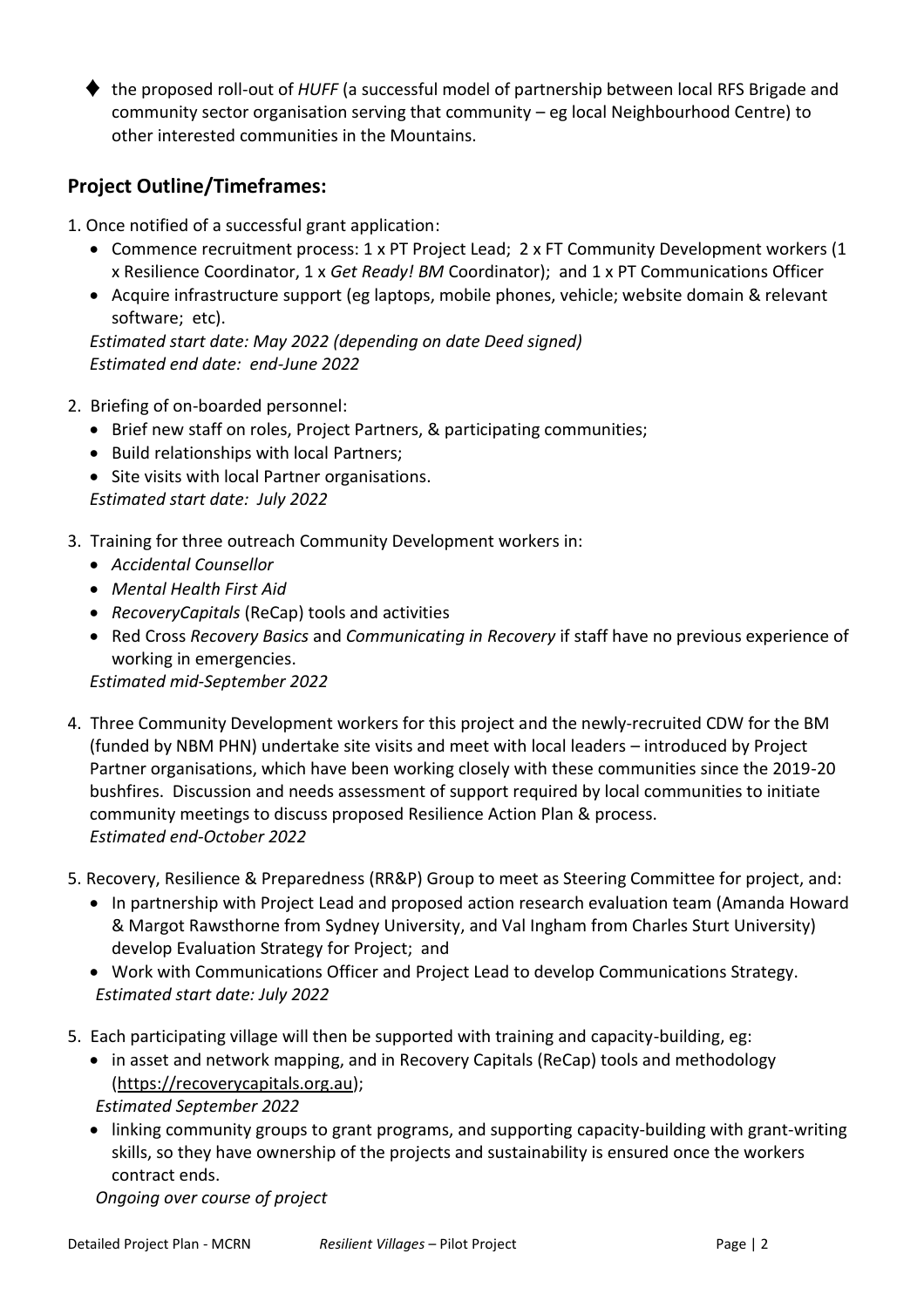- 6. Community Development workers will then assist each community to identify and map local emerging leaders/influencers and networks (eg involved in newly-formed Recovery Committees or village Associations) in each village to undertake an extensive community asset/network mapping:
	- If required, assist local community to develop a Community Association or Resilience/ Recovery Group or committee;
	- If required, undertake any additional capacity-building at local level (eg strengths-based community development; community engagement/consultation methodologies; facilitating community meetings, etc);
	- Assist local group to commence community meetings to discuss proposed Resilience Action Plan & process.

*Estimated start date November 2022* 

- 7. Support & assist local groups to undertake thorough village consultation and community development process. This process will utilise a wide range of methodologies as relevant to each community, such as:
	- 'Town Hall' meetings
	- 'Community Conversations'
	- 'Meet Your Street' or *HUFF* events
	- focus groups
	- local working groups
	- surveys, etc. *Estimated start date: from January 2023*
- 8. A major tangible outcome of this process will be the development of **community-designed and community-endorsed Resilience Action Plans (RAP)** for each of the participating communities. Each RAP will consider – in the context of each village's unique characteristics - issues such as:
	- *Developing a common vision for their village/location, strengthening community spirit:*
		- working together, supporting each other;
		- collectively prioritising values the community holds in common.
	- *Caring for the vulnerable:*
		- identifying and bringing together more at-risk or vulnerable neighbours (eg socially isolated, aged, with a disability/mobility issue) to be part of the planning, and part of the solutions.
	- *Connections:*
		- building relationships of trust amongst community members in each village/location (some historical, and some new, fractures are evident in several of these communities following consecutive disasters);
		- building the 'social scaffolding' necessary to promote community connections to enhance resilience;
		- **•** providing regular opportunities for connection.
	- *Building awareness:*
		- building community awareness of local risks and hazards
		- eg principles of 'Shared Responsibility'; Flame Zones, Asset Protection Zones; National Building Codes; one-way-in, one-way-out roads; service stations; transport infrastructure (GWS & rail line), etc;
		- collectively prioritising:
			- o shared values;
			- o infrastructure critical to local community;
			- o what "Recovery" would look like to their community following the next 'event'.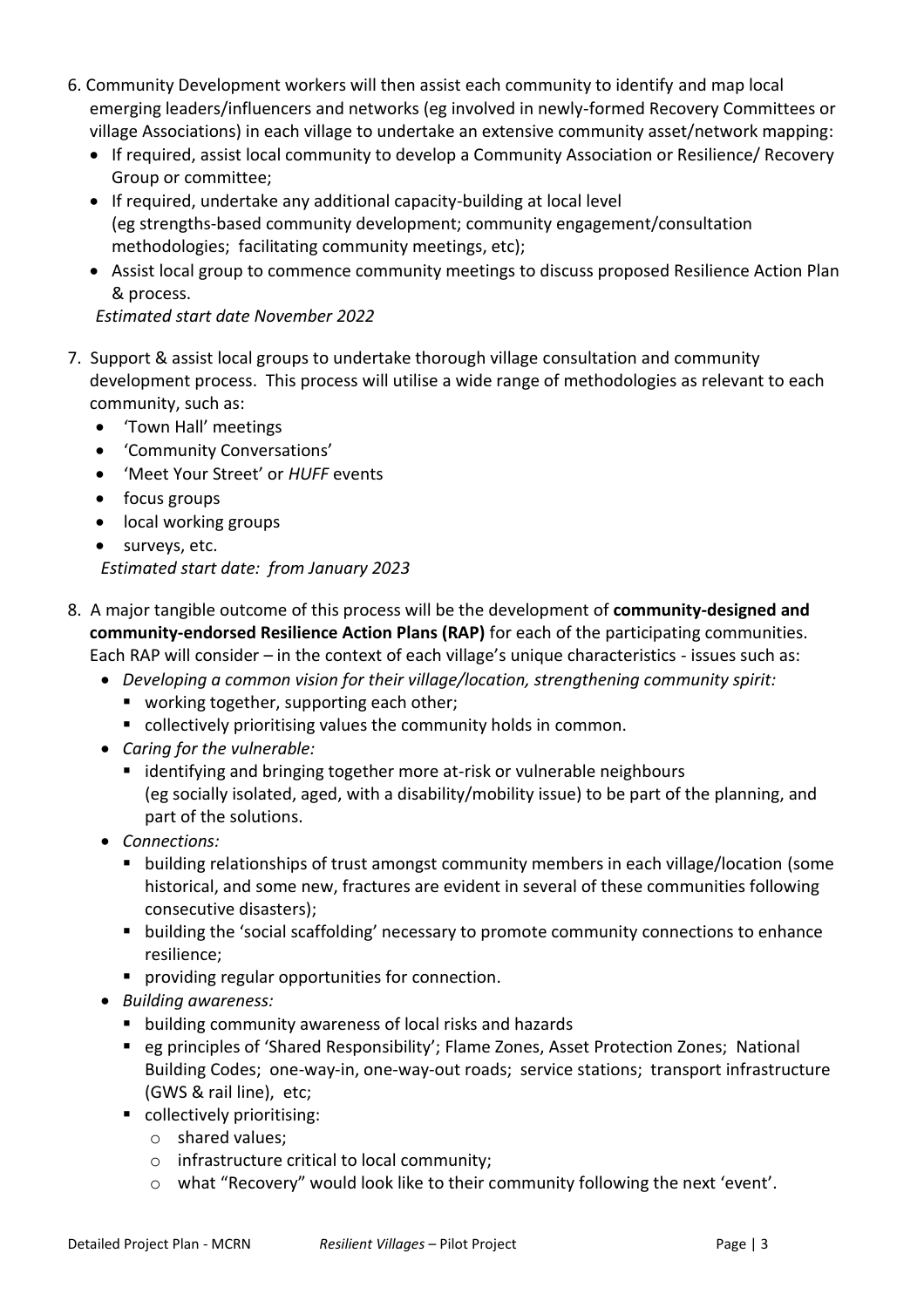- 9. The Recovery, Resilience & Preparedness (RR&P) Group sees this initiative as a first critical step in rolling out this model of resilience-building across all villages/communities which wish to be involved, throughout the Blue Mountains LGA. Communicating the progress and outcomes of each of these initiatives will be crucial:
	- for the villages participating in the Pilot 1 (to share learnings, celebrate victories and seek support for challenges);
	- and also to 'spread the word' across the Mountains to encourage participation in what we hope will be Phase 2 of the overall project.

RR&P plan the development of a dedicated website to share our experience and outcomes with the BM and communities beyond which may be interested in the journey – the development of collateral (eg video "stories") will be an ongoing undertaking parallel to the work of the outreach team. A dedicated PT Comms Officer will produce regular Newsletters, social media and web updates; (with permission) film participants at each step, for a 'time-lapse' recording of progress in each village, challenges and victories; and enable sharing the outcomes of the project as widely and accessibly as possible.

The Project Lead for the pilot, working closely with the FT Resilience Coordinator (and with PT support from the *Get Ready!* Coordinator for this project and an additional Community Development Worker for the BM funded by the Nepean Blue Mountains PHN,) will provide:

- coordination, support, and liaison with other BM villages engaged on the same journey;
- capacity-building for local groups;
- arrange regular get-togethers of all participating villages to discuss progress and challenges, etc.;
- 'time-lapse' videoing of village leadership, community consultations, residents' views on the Resilience Action Plan, etc. will be used to create local "stories" for each village – to assist other communities to get a "feel" for the journey, and the challenges and triumphs along the way.

The role of the Resilience Coordinator will also be to support communities with the latest research and case-studies of successful similar initiatives, and bring in experts in community-led recovery and resilience (eg Advisors from Red Cross' Disaster Advisors & Mentors Group such as Dr Rob Gordon, Anne Leadbeater, Steve Pascoe, Kate Brady, David Younger, Danielle O'Hara, Kris Newton or Sarah U'Brien) to coach and support community groups as required.

The Resilience Coordinator's role will also include supporting village groups with capacity-building required, so they have ownership of the projects and sustainability is ensured once the workers' contract ends; eg:

- succession-planning, to avoid burn-out and ensure sustainability of the project;
- grant-writing skills;
- association/CRC development and governance,
- project planning, evaluation and project acquittal skills to ensure ongoing regular 'refresh' of their Resilience Action Plan, and long-term sustainability of the project.

The three outreach community Development workers will have monthly clinical supervision for their role; additional sessions, or group de-briefing sessions, will be provided as needed.

A Part-time Comms Officer will provide communications support (eg website, regular Newsletters, social media, etc.).

10. Parallel to the work by the Resilience Coordinator on assisting villages to develop Resilience Action Plans, the *Get Ready!* Coordinator will coordinate the annual *Get Ready! BM* calendar of events. While bushfire remains our most significant threat, the prevalence of other extreme weather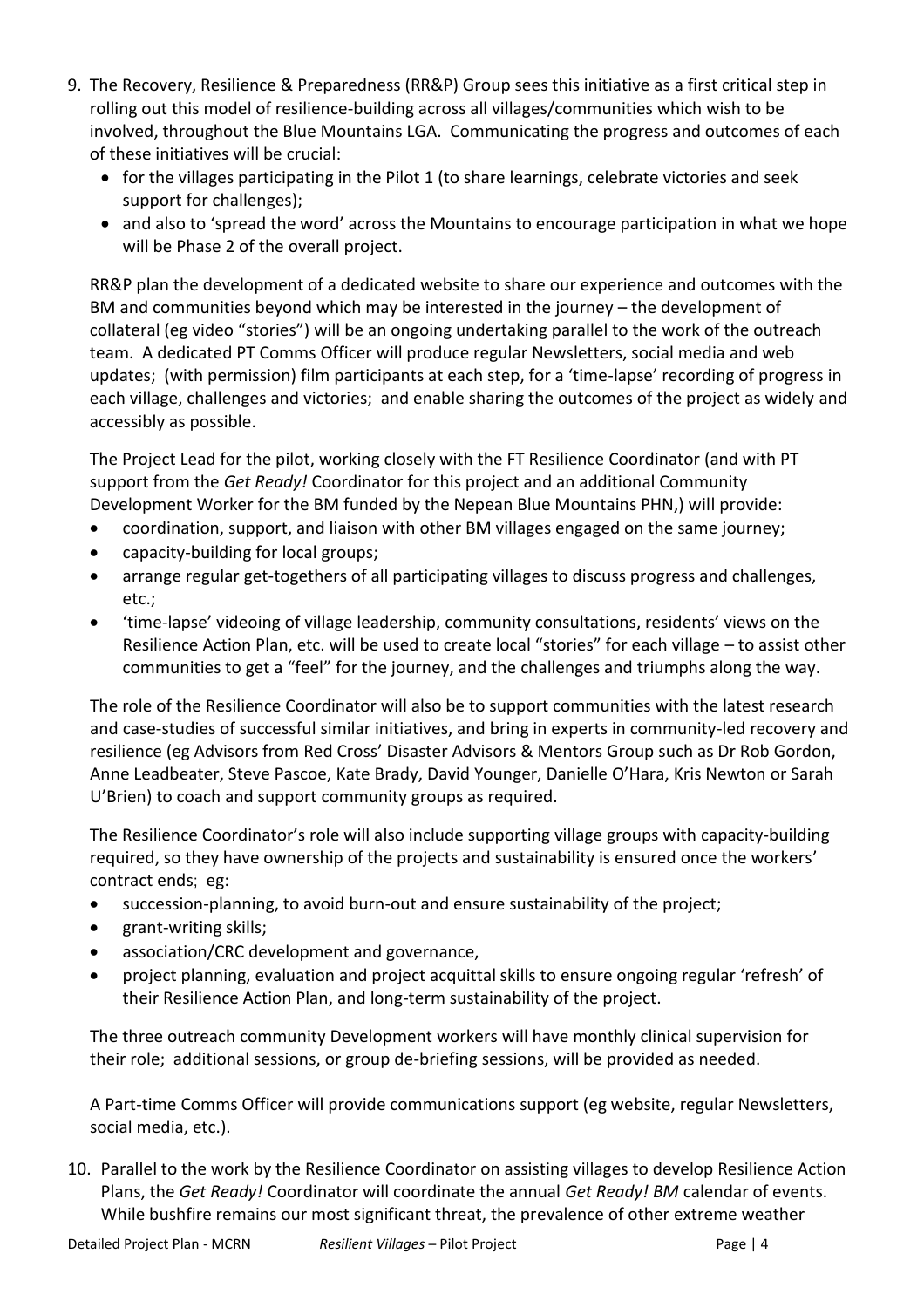events in the BM (severe thunder/hail/snow storms; heatwaves) mean that RR&P operates from an all-hazard approach.

*Estimated start date: from June 2022 – March 2025*

- 11. In addition to our modest annual program of *Get Ready! BM* events across the BM LGA [\(http://mcrn.org.au/index.php/emergencies/preparedness/find-a-get-ready-bm-event\)](http://mcrn.org.au/index.php/emergencies/preparedness/find-a-get-ready-bm-event), the *Get Ready!* Coordinator will be responsible for a significant 'ramping up' of annual activities. For example:
	- Roll-out of Person-Centred Emergency Preparedness (P-CEP) program:
		- liaising with local service providers and leaders in participating villages to assist with identifying more at-risk or vulnerable residents; eg via:
			- o the Volunteer Home Visitor's program operated by RR&P Partners Belong Blue Mountains and Springwood Neighbourhood Centre (weekly visits to aged, sociallyisolated or people with a disability)
				- \* Belong BM and SNCC are about to commence a roll-out of the P-CEP program across the Mountains;
			- o BM Food Services (Meals on Wheels provider);
			- o plus new RR&P Partner initiatives such as:
				- \* *HUFF* roll-out in other BM villages/communities;
				- \* Pilots of 'Community Circles' of friends & family, supporting the most vulnerable in our community;
				- \* Habitat for Humanity's Australia Local Bushfire Resilience program.
	- Roll-out of the very successful *HUFF* (Heads Up For Fire & other emergencies) model across the BM. The *HUFF* model is a partnership between the local RFS Brigade in a locality and the nearest community sector organisations for that 'patch' (eg Neighbourhood Centre) , and aims to raise awareness, build community connections (i.e. resilience), and support more at-risk or vulnerable residents around emergencies, on a micro-community/street-by-street level.
	- Explore possibilities of incorporating further partnerships into the *Get Ready!* program; eg:
		- between more local RFS Brigades & F&RNSW and local Public Schools or School-based Hubs for annual *Get Ready!* expos;
		- build on excellent relationship with local Deaf community for more *Get Ready!* events; explore expanding to include local Blind and low vision residents;
		- add more events utilising local expertise on Pets, Livestock and Wildlife in emergencies;
		- partner with Council and local small business representative organisations to build relationships with local micro-business owners – how can we support them to become more prepared? (eg emergency planning clinics with local emergency services; utilising resources either developed locally, or via one of the readily-available government templates, for business continuity).
- 12. COVID Contingency Plan:
	- As key providers deemed by the NSW/Federal governments as 'essential services' all community sector and emergency services (i.e. MCRN and Project Partners) are required to have strict risk-management protocols (eg for police or working with children checks; and for COVID):
		- all BM community sector meetings, and client-facing service delivery activities during lockdowns in 2020-21 were managed in COVID-safe or online forums such as Zoom; eg:
			- o our 2021 *Get Ready! BM* calendar managed to move all events online or to COVID-safe delivery;
			- $\circ$  community sector service delivery/Recovery was undertaken in a wide range of innovative ways: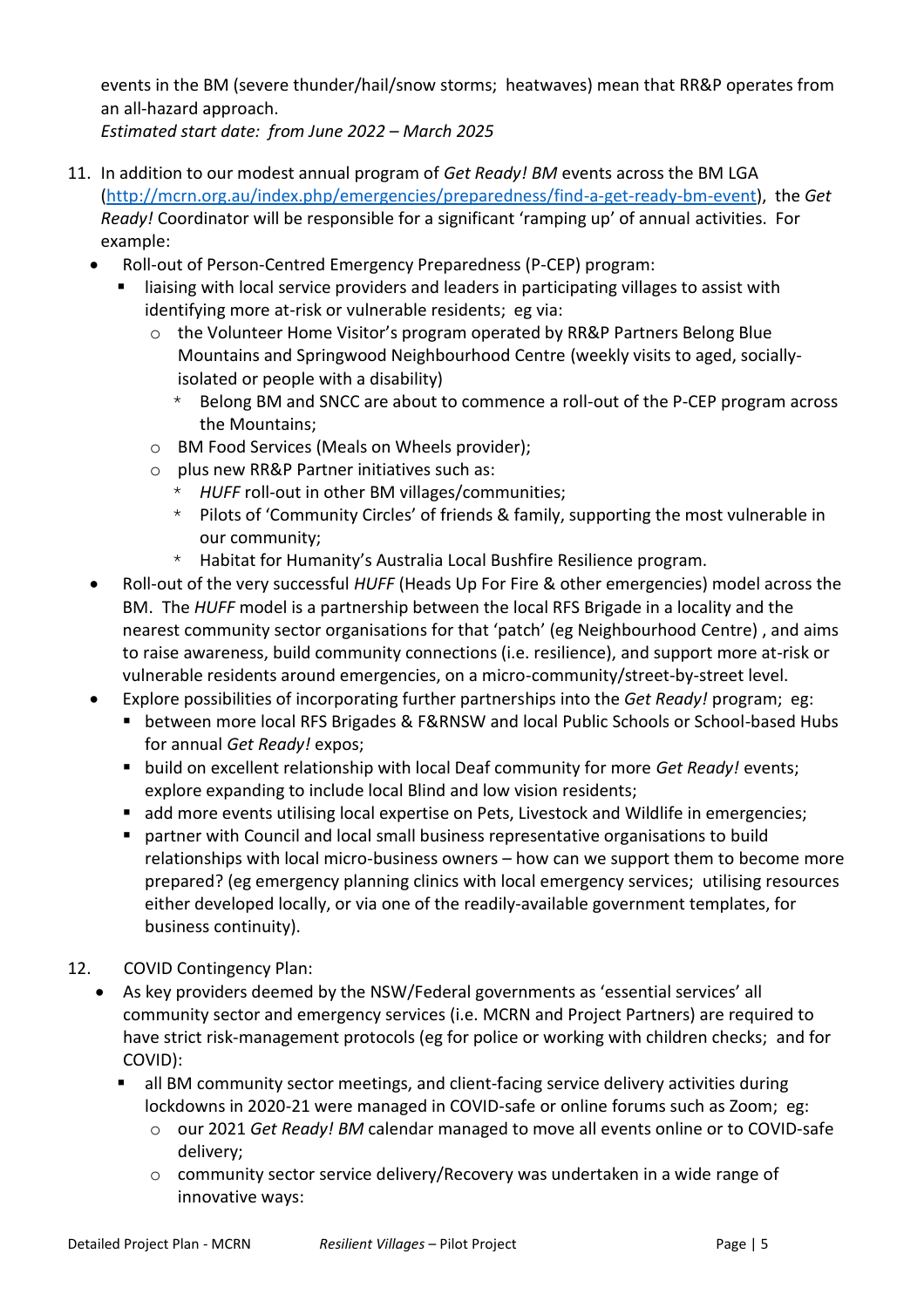- \* playgroups, choirs, peer support groups, creative classes, workshops, etc. were delivered via Zoom;
- $*$  food hampers and other essentials delivered to front verandahs;
- \* pick-up spots allocated for 'creativity packs' during lockdowns (rock-painting, Faerie Doors and 'Spoonvilles' were extremely popular, and turned up in large numbers in local parks);
- RR&P are confident that all the activities listed in this Project Plan can be undertaken, at need, in COVID-safe modalities - we have developed a COVID Risk Management plan for this project, both for staff and for community (supplied on request), including:
	- o all RR&P meetings;
	- o briefings and relationship-building meetings between staff, Project Partners and community leaders/influencers;
	- o village/community meetings/consultations/forums etc;
	- o Red Cross and *Recovery Capitals* training can be delivered in a modified format online if required
	- o we also have hybrid (combination of Zoom and in-person) meeting capability, should indoor numbers again be restricted.
- 13. Support and assist villages/local groups to develop, refine & implement local Resilience Action Plan *Estimated start date: September 2023*
- 14. Finalise Project Evaluation & Project Acquittal
	- Updates to RR&P (minimum quarterly) on evaluation and lessons learned during the course of the project (2022-25);
	- Refinements/adjustment to action research plan as needed. *Estimated start date for finalisation: Feb 2025*
- 15. Celebrate & Communicate Achievements
	- In each participating village
	- Across the Mountains
	- Further afield. *Estimated start date: Feb-March 2025*
- 16. Application to next tranche of 'Preparing Australia' for roll-out of model across the Mountains (date unknown).

#### *Project end date; 31 March 2025*